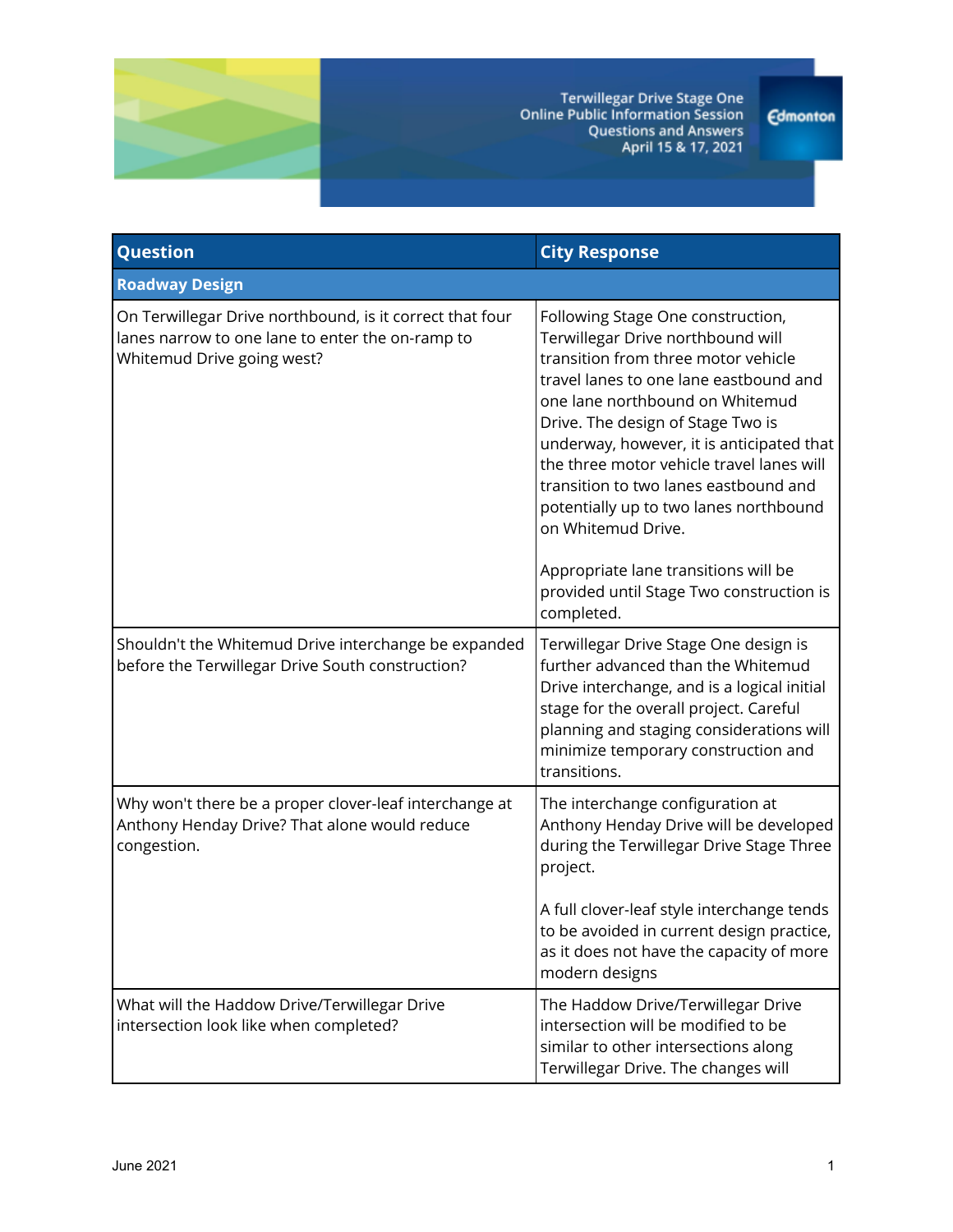|                                                                                                                                                                                                                                         | result in improved operation and safety<br>at the intersection.                                                                                                                                                                                                                                                                                                  |
|-----------------------------------------------------------------------------------------------------------------------------------------------------------------------------------------------------------------------------------------|------------------------------------------------------------------------------------------------------------------------------------------------------------------------------------------------------------------------------------------------------------------------------------------------------------------------------------------------------------------|
| Will the Haddow Drive intersection still have dedicated<br>left turn lanes?                                                                                                                                                             | Yes, the Terwillegar Drive/Haddow Drive<br>intersection will have dedicated turn<br>lanes.                                                                                                                                                                                                                                                                       |
| Will a left turn signal be added at the Haddow Drive<br>intersection?                                                                                                                                                                   | The Haddow Drive Intersection will have<br>northbound and southbound left turn<br>lanes, along with two westbound lefts<br>and an eastbound left through lane. It is<br>anticipated that all left turn movements<br>will have protected phases however, this<br>is subject to the further analysis and<br>confirmation by the City of Edmonton<br>traffic group. |
| Are there any future plans to change Terwillegar Drive to<br>be a grade separated freeway?                                                                                                                                              | Terwillegar Drive is planned to be an<br>expressway; there are no plans to<br>develop it as a grade separated freeway.<br>More details on the concept planning<br>process can be found here.                                                                                                                                                                     |
| As the lanes do not go under bridges at the intersections,<br>will these remain intersections and not become<br>interchanges?                                                                                                           | Yes, all intersections along Terwillegar<br>Drive will remain as intersections. To<br>improve traffic flow, additional capacity<br>will be provided with dedicated through<br>lanes and dedicated right and left turn<br>lanes.                                                                                                                                  |
| Will the right turn lane onto 40 Avenue (southbound<br>Terwillegar Drive to westbound 40 Avenue) be any closer<br>to the houses?                                                                                                        | No, the new west curb will essentially be<br>in the same location and alignment as<br>the existing curb line.                                                                                                                                                                                                                                                    |
| Will the road elevation stay the same as it is today?                                                                                                                                                                                   | Yes, the road elevation will generally<br>stay the same as it is today.                                                                                                                                                                                                                                                                                          |
| Currently Terwillegar Drive has hard curbs with no<br>shoulder, which can be an issue for disruptions such as<br>vehicle breakdowns. Will this expansion include a<br>shoulder (left or right) to address safety /fluidity<br>concerns? | Shoulders are not proposed on<br>Terwillegar Drive. With three vehicle<br>travel lanes and a separate bus lane in<br>each direction, there is sufficient space<br>for traffic flow to be only minimally<br>impacted by a stalled vehicle.                                                                                                                        |
| What are the upgrades to the Whitemud<br>Drive/Terwillegar Drive interchange?                                                                                                                                                           | The Whitemud Drive/Terwillegar Drive<br>interchange upgrades include ramp<br>upgrades and transit priority measures.<br>The ramp upgrades include widening<br>the northbound Terwillegar Drive to<br>eastbound Whitemud Drive and<br>westbound Whitemud Drive to                                                                                                 |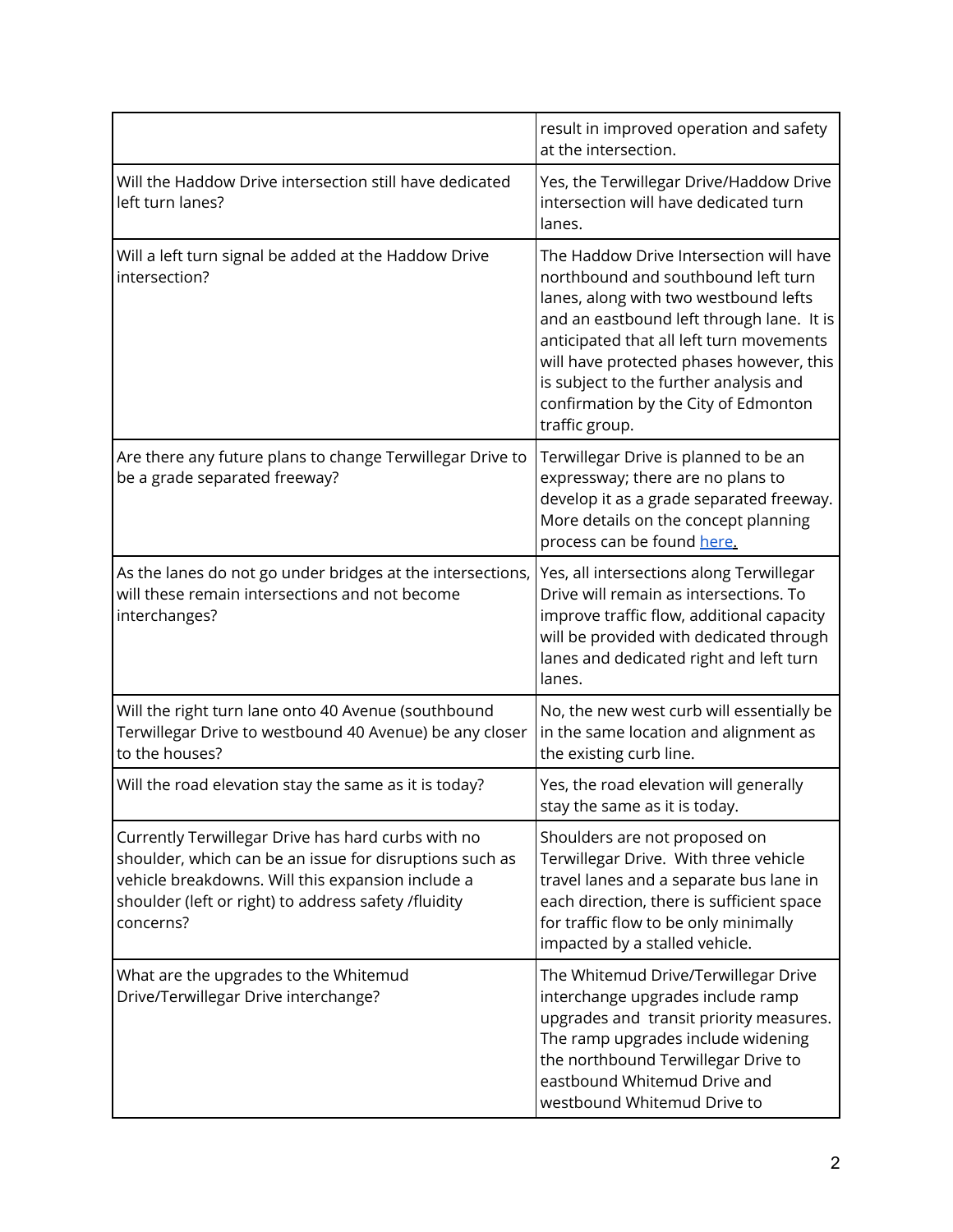|                                                                                                                                                                                                                                                               | southbound Terwillegar Drive ramps.<br>Transit priority upgrades being<br>considered include possible traffic<br>controls such as bus-only signals and<br>potential transit lanes along Whitemud<br>Drive for bus service to and from South<br>Campus LRT Station. Plans for Stage<br>Two are under development and will be<br>shared in fall 2021.                                                                                                                                                                                                                                      |
|---------------------------------------------------------------------------------------------------------------------------------------------------------------------------------------------------------------------------------------------------------------|------------------------------------------------------------------------------------------------------------------------------------------------------------------------------------------------------------------------------------------------------------------------------------------------------------------------------------------------------------------------------------------------------------------------------------------------------------------------------------------------------------------------------------------------------------------------------------------|
| Why was 40 Avenue to Bulyea Road not built straight in<br>the first place?                                                                                                                                                                                    | Early plans for Terwillegar Drive<br>anticipated an interchange at this<br>location, the road was constructed as it<br>is now to allow for traffic flow to be<br>maintained during future construction.                                                                                                                                                                                                                                                                                                                                                                                  |
| With the considerable changes south from the<br>Whitemud Drive/Terwillegar Drive interchange and<br>increased traffic flow, are there any plans to<br>accommodate increased volume of traffic north of 53<br>Avenue toward Fox Drive and the Quesnell Bridge? | This area is in the Stage Two project<br>area. Plans for this stage are under<br>development and will be shared in fall<br>2021.                                                                                                                                                                                                                                                                                                                                                                                                                                                         |
| <b>Operations / Traffic Signals</b>                                                                                                                                                                                                                           |                                                                                                                                                                                                                                                                                                                                                                                                                                                                                                                                                                                          |
| Will drivers be able to turn right onto Terwillegar Drive<br>from 40 Avenue to travel southbound toward Anthony<br>Henday Drive?                                                                                                                              | Yes, this traffic movement will be<br>possible following construction. Drivers<br>will need to cross the dedicated bus<br>lane and merge into southbound traffic.                                                                                                                                                                                                                                                                                                                                                                                                                        |
| How will drivers connect from northbound Terwillegar<br>Drive to Brookside on 53 Avenue? Will drivers need to<br>detour to Riverbend Road northbound and then through<br>the Brander Gardens school zone on the west side of<br>Whitemud Drive 53 Avenue?     | Access to and from 53 Avenue is<br>currently accommodated only from<br>Whitemud Drive. Access will be the<br>same following construction.                                                                                                                                                                                                                                                                                                                                                                                                                                                |
| How will the expressway design affect driving time from<br>23 Avenue to Whitemud Drive and later in the summer,<br>towards Anthony Henday Drive?                                                                                                              | The upgrades to Terwillegar Drive will<br>add an additional motor vehicle lane<br>and bus lane, as well as higher capacity<br>turning movements at intersections.<br>From these additions, traffic congestion<br>and delays are expected to be reduced<br>along Terwillegar Drive. By 2030, the<br>expressway will lead to about 4 minutes<br>of travel time savings, compared to if no<br>upgrades were completed.<br>During construction, there will be minor<br>road impacts and two lanes will be open<br>for the majority of construction. Any<br>lane closures will be done during |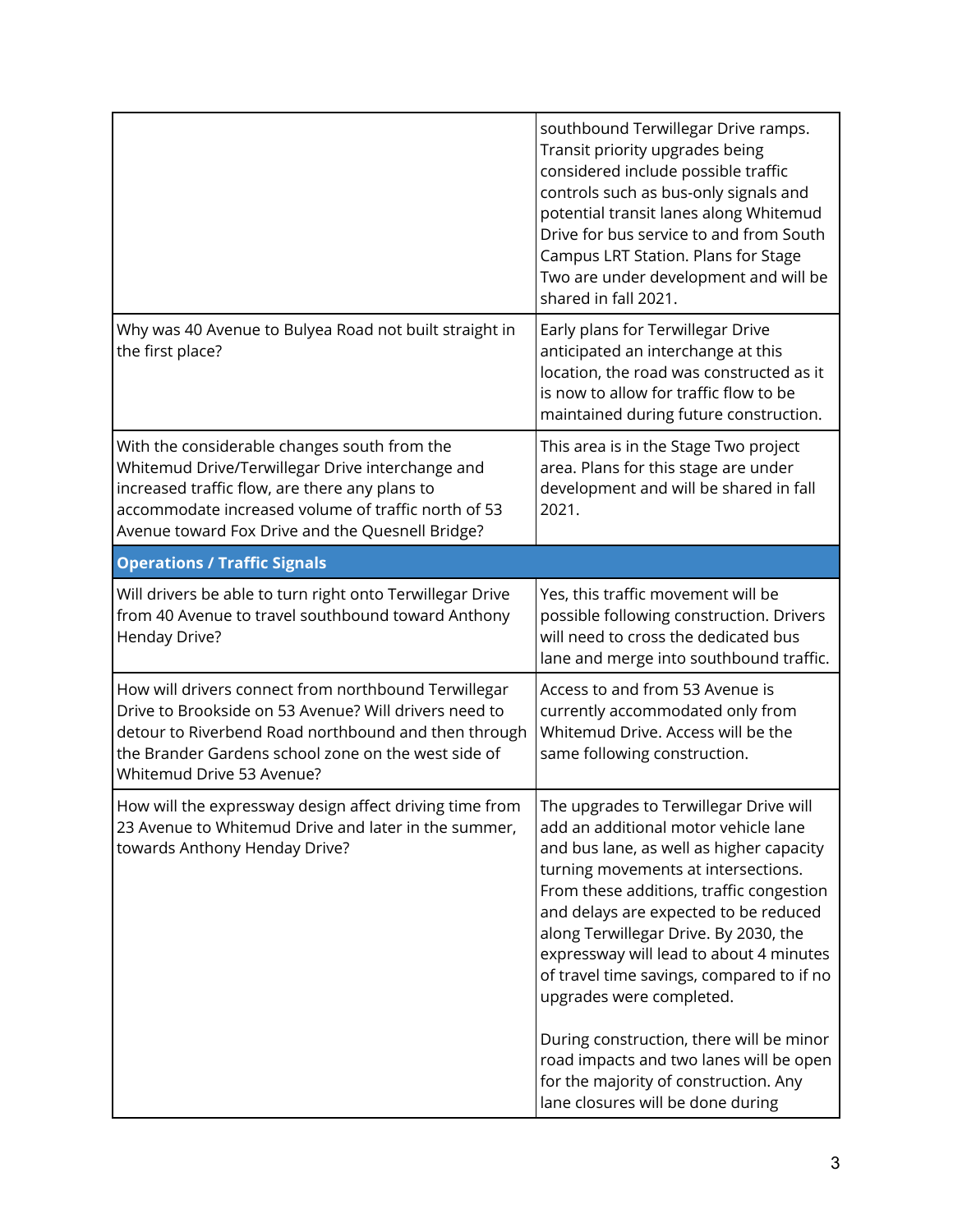|                                                                                                                                                                                                                               | off-peak times. The speed limit in<br>construction zones will be reduced to 50<br>km/hour. Please watch for construction<br>crews and follow signs in the area.                                                                                                                                                                                         |
|-------------------------------------------------------------------------------------------------------------------------------------------------------------------------------------------------------------------------------|---------------------------------------------------------------------------------------------------------------------------------------------------------------------------------------------------------------------------------------------------------------------------------------------------------------------------------------------------------|
| Currently, many of the right turns onto Terwillegar Drive<br>are dedicated lanes with yield signs. Will these change to<br>signalled right turns or remain as yield sign dedicated<br>lanes?                                  | This will vary along the corridor and<br>each intersection will be analyzed based<br>on traffic volume.                                                                                                                                                                                                                                                 |
|                                                                                                                                                                                                                               | A signalized double right lane is<br>proposed at Rabbit Hill Road westbound<br>to Terwillegar Drive northbound.                                                                                                                                                                                                                                         |
| Will the congestion on Terwillegar Drive on the off ramp<br>onto Anthony Henday Drive going south and north<br>improve with the proposed changes?                                                                             | Implementation of Terwillegar Drive<br>Stage Three will address congestion at<br>the ramps to Anthony Henday Drive.                                                                                                                                                                                                                                     |
| Periodically I see drivers come off Bulyea Road to go<br>north towards Whitemud Drive and race/cut across three<br>lanes to get on the exit. I am concerned this dangerous<br>behaviour will continue following the upgrades. | The distance between Bulyea Road and<br>the Whitemud Drive interchange is short<br>and is currently the reason for this<br>behaviour. The improvements proposed<br>on Terwillegar Drive should reduce the<br>incidence of this behaviour.                                                                                                               |
| What type of signalling changes can we expect turning<br>left from Rabbit Hill Road onto the expressway<br>northbound? Will signals along the new expressway be<br>synchronized along its length (from Henday to<br>Whitemud) | It is anticipated there will be a protected<br>left-turning signal at this location. The<br>design of the signals will be based on<br>travel demand.                                                                                                                                                                                                    |
| The left turns from 40 Avenue and from Rabbit Hill Road<br>onto the expressway are high collision areas. What will<br>the traffic signalling and traffic control look like in these<br>areas after completion of Stage One?   | It is anticipated there will be a protected<br>left-turning signal where there are two<br>turning lanes, and protected/permitted<br>signalling where only one turning lane is<br>planned. A protected signal gives<br>priority to left-turning vehicles, whereas<br>a permitting signal requires left-turning<br>vehicles to yield to oncoming traffic. |
| I am concerned about the Haddow Drive access from<br>both directions of Terwillegar Drive and the opposite,<br>access to Terwillegar Drive from Haddow Drive. Will<br>there be traffic signals at this intersection?          | Yes, traffic signals will remain at the<br>Terwillegar Drive/Haddow Drive<br>intersection, as well as each of the other<br>intersections along the corridor.                                                                                                                                                                                            |
|                                                                                                                                                                                                                               | The Terwillegar Drive/Haddow Drive<br>intersection will also be divided into two<br>intersections similar to the other<br>intersections along the corridor, which<br>will allow for more efficient traffic<br>movements.                                                                                                                                |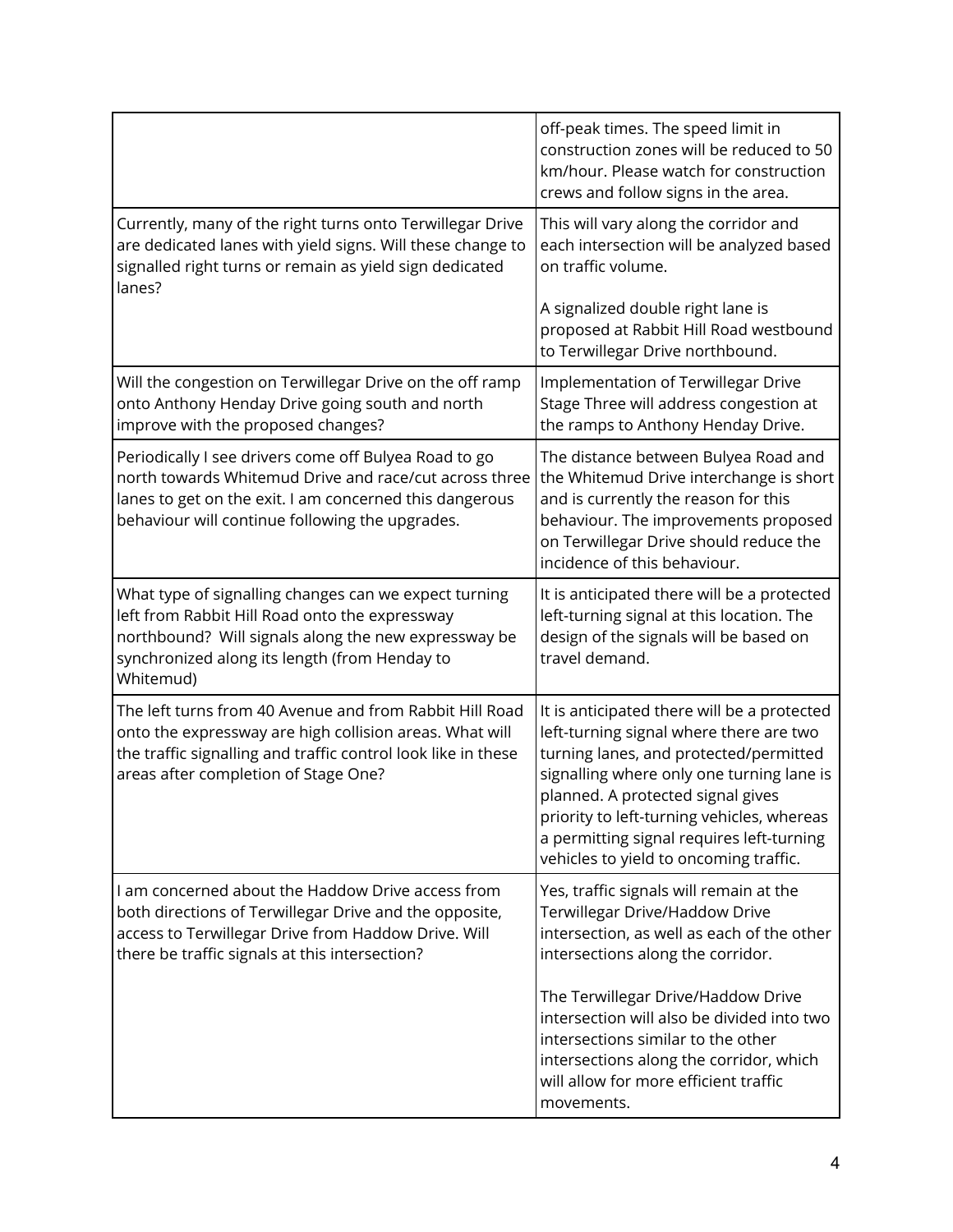| Once all the program stages are constructed, will all the<br>traffic lights between Anthony Henday Drive and<br>Whitemud Drive be eliminated?                     | No. The expressway design retains all<br>traffic signals at the intersections. To<br>provide additional capacity, Terwillegar<br>Drive will be expanded from two lanes<br>to four lanes in each direction, three for<br>motor vehicles and one dedicated lane<br>for buses, along with new left and right<br>turning lanes at the intersections.                                                              |
|-------------------------------------------------------------------------------------------------------------------------------------------------------------------|---------------------------------------------------------------------------------------------------------------------------------------------------------------------------------------------------------------------------------------------------------------------------------------------------------------------------------------------------------------------------------------------------------------|
| Will there be upgraded signage at the Bulyea intersection<br>(northbound) to inform drivers of which lane to be in to<br>exit west or south along Whitemud Drive? | Additional guide signage will be included<br>as a part of this project to assist drivers<br>in navigating the new road<br>infrastructure.                                                                                                                                                                                                                                                                     |
| What are Adaptive Traffic Signals (i.e., smart signals)?                                                                                                          | This technology allows traffic signal<br>timings to be adjusted in real time<br>based on actual traffic flow conditions.                                                                                                                                                                                                                                                                                      |
|                                                                                                                                                                   | The system along Terwillegar Drive is<br>planned to be semi-actuated, meaning<br>the signals will be pre-programmed to<br>respond to typical travel patterns and<br>also use detection technology to detect<br>vehicles and respond to irregular travel<br>demands for more minor and<br>infrequent movements. Semi-actuation<br>prioritizes heavier, mainline traffic flow<br>to optimize system efficiency. |
| There previously was talk of using Adaptive<br>Traffic Signals on Terwillegar Drive. Is this still the plan?                                                      | A recent pilot revealed that more testing<br>is required prior to a more broad scale<br>implementation of Adaptive Traffic<br>Signal Control Technology, such as on<br>Terwillegar Drive. The system along<br>Terwillegar Drive is planned to be<br>semi-actuated.                                                                                                                                            |
| Can we obtain a copy of the evaluation of the Adaptive<br><b>Traffic Signals?</b>                                                                                 | The City's evaluation of the Adaptive<br>Traffic Signal Controls (sometimes called<br>smart signals) was presented at the<br>December 1, 2020 Urban Planning<br>Committee meeting.                                                                                                                                                                                                                            |
| <b>Pedestrian/Cyclist Bridge</b>                                                                                                                                  |                                                                                                                                                                                                                                                                                                                                                                                                               |
| Will there be access for pedestrians and cyclists over the<br>Anthony Henday Drive bridge?                                                                        | Yes, pedestrian and cyclist<br>accommodation across<br>Anthony Henday Drive is anticipated to<br>be included as a part of Stage Three.                                                                                                                                                                                                                                                                        |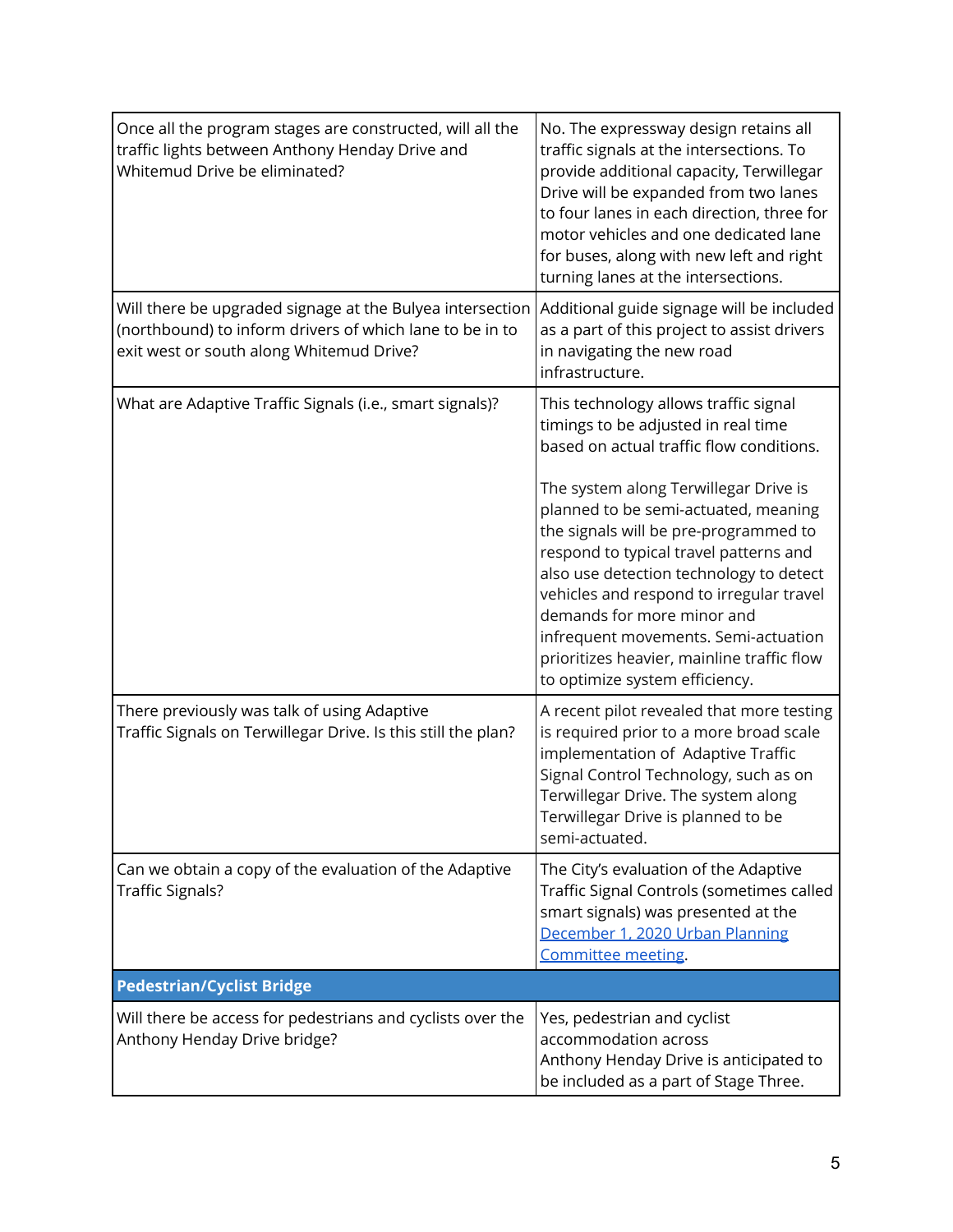| Will you be preparing the access routes to the<br>pedestrian/cyclist bridge in this stage?                                                                       | As a part of Stage One construction, the<br>shared-use path is anticipated to be<br>completed up to the location of the<br>pedestrian/cyclist bridge that will cross<br>Whitemud Drive in Bulyea Heights.<br>The pedestrian/cyclist bridge is<br>anticipated to be constructed in 2025. |
|------------------------------------------------------------------------------------------------------------------------------------------------------------------|-----------------------------------------------------------------------------------------------------------------------------------------------------------------------------------------------------------------------------------------------------------------------------------------|
| Will the pedestrian bridge that currently exists across<br>Terwillegar Drive remain the same?                                                                    | Yes. No changes are proposed to the<br>existing pedestrian bridge across<br>Terwillegar Drive.                                                                                                                                                                                          |
| <b>Transit</b>                                                                                                                                                   |                                                                                                                                                                                                                                                                                         |
| What is an enhanced bus stop?                                                                                                                                    | The enhancements include longer bus<br>pull outs, connections to the shared-use<br>path, lighting and amenities. The<br>amenities are being confirmed.                                                                                                                                  |
| The new design includes dedicated bus lanes in each<br>direction, but the new bus system does not include one<br>bus route between 40 Avenue and 23 Avenue. Why? | The dedicated transit lanes are planned<br>to support new rapid bus transit<br>services anticipated to be in operation<br>once construction is complete.                                                                                                                                |
| Is there space for a future LRT path from Windermere<br>going north?                                                                                             | There are no plans for LRT along<br>Terwillegar Drive. Rapid bus transit has<br>been chosen for this section of the city.                                                                                                                                                               |
| <b>Trees/Landscaping</b>                                                                                                                                         |                                                                                                                                                                                                                                                                                         |
| Why were so many trees removed in preparation of<br>construction? Will they be replaced as part of project<br>landscaping?                                       | Trees were removed to allow for<br>construction of the shared-use path on<br>the east side of Terwillegar Drive.                                                                                                                                                                        |
|                                                                                                                                                                  | Preserving the natural area along<br>Terwillegar Drive is a key component to<br>this project.                                                                                                                                                                                           |
|                                                                                                                                                                  | A robust replanting and re-landscaping<br>plan will be implemented, which<br>includes trees, shrubs, beautification<br>and naturalization both along the<br>corridor, as well as in the boulevard of<br>all crossing roadways                                                           |
| Is the tree removal now complete along Terwillegar Drive<br>between Whitemud Drive and Anthony Henday Drive?                                                     | Yes, the tree removal along Terwillegar<br>Drive for this project is complete.                                                                                                                                                                                                          |
| With the naturalized replacement trees, does that mean<br>that no replacement trees will be planted?                                                             | Trees to replace those that were<br>removed and additional trees will be                                                                                                                                                                                                                |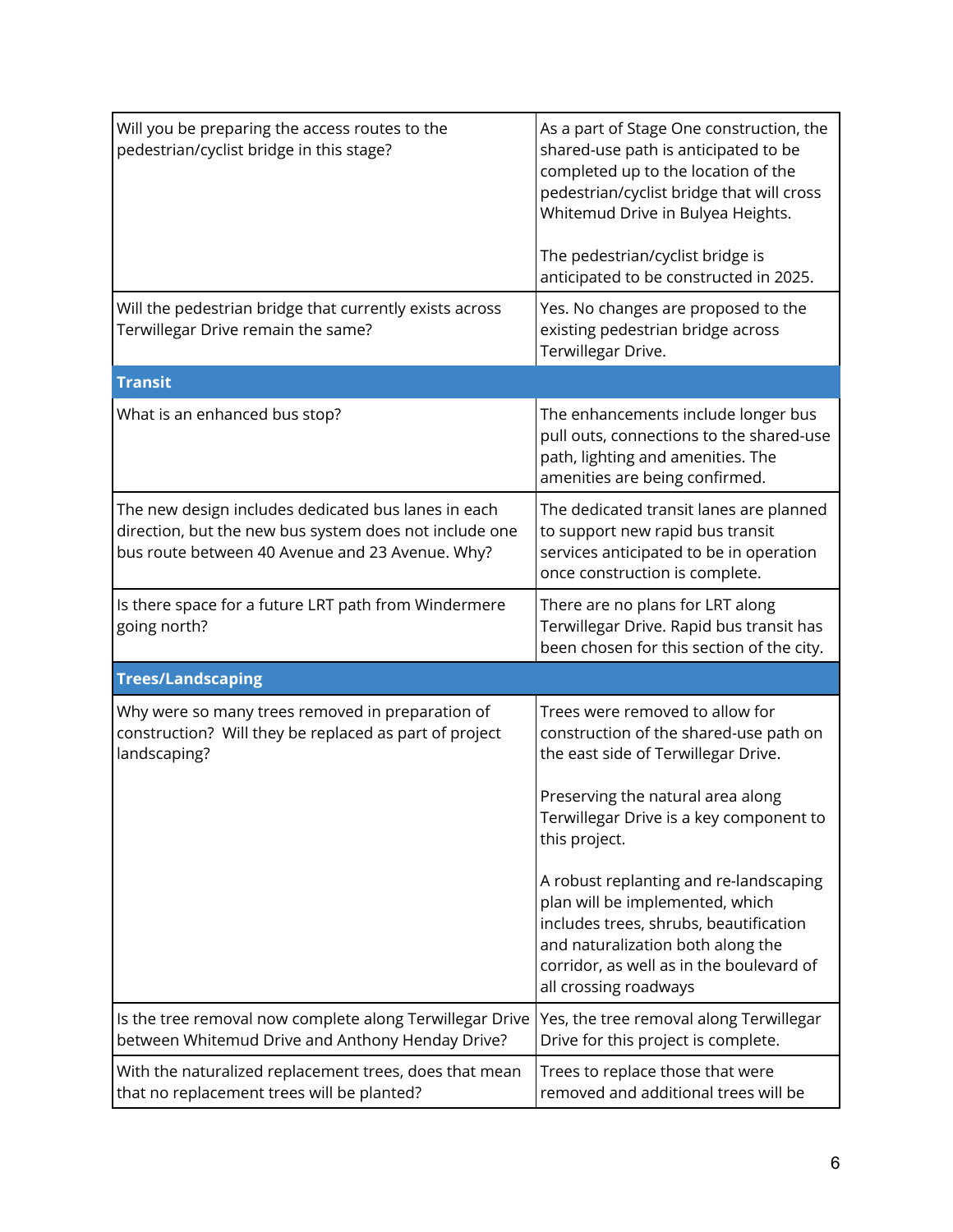|                                                                                                                                                                                          | planted along the corridor during final<br>landscaping.                                                                                                                                                                                                                                                                                                                                           |
|------------------------------------------------------------------------------------------------------------------------------------------------------------------------------------------|---------------------------------------------------------------------------------------------------------------------------------------------------------------------------------------------------------------------------------------------------------------------------------------------------------------------------------------------------------------------------------------------------|
| Will the replacement trees be small or will they be similar<br>in size to the ones removed?                                                                                              | The trees will be younger/smaller than<br>the ones that were removed.                                                                                                                                                                                                                                                                                                                             |
| What guarantees are there that replacement tree<br>planting will not be removed from the project in an effort<br>to manage the budget?                                                   | Funding has been secured for all stages<br>of this project from both the City of<br>Edmonton and the Government of<br>Alberta, and includes new and<br>replacement tree planting. Additionally,<br>the project must follow all policies,<br>procedures and guidelines related to<br>the preservation and protection of<br>trees.                                                                  |
| What plans are in place for "robust" planting of trees on<br>the west side of Terwillegar Drive between 40 Avenue<br>and Rabbit Hill Road to assist in noise mitigation?                 | On the west side of Terwillegar Drive<br>decorative landscaping will be added<br>around bus stops and the sidewalk<br>connections to the bus stops.<br>The strategy for the corridor overall is<br>for naturalized landscaping. No major<br>tree planting is planned.                                                                                                                             |
| Will the green space southwest of the Terwillegar<br>Drive/Whitemud Drive interchange, be excavated to<br>make the new roads or will it be untouched?                                    | This area is in the Stage Two project<br>area. Plans for this stage are under<br>development and will be shared in fall<br>2021.                                                                                                                                                                                                                                                                  |
| Are there any plans to upgrade the vacant/parkland<br>located to the north and east of Whitemud Drive<br>adjacent to the Brookside neighbourhood?                                        | This area is in the Stage Two project<br>area. Plans for this stage are under<br>development and will be shared in fall<br>2021.                                                                                                                                                                                                                                                                  |
| <b>Funding / Budget</b>                                                                                                                                                                  |                                                                                                                                                                                                                                                                                                                                                                                                   |
| This program has an extremely long delivery, what<br>mitigations are in place to ensure there is enough<br>funding in place to deliver the project through to the end<br>of Stage Three. | Funding has been approved for all<br>stages of this project from both the City<br>of Edmonton and the Government of<br>Alberta.                                                                                                                                                                                                                                                                   |
| What is being done in the project plan to mitigate cost<br>overruns or the impact of unexpected costs?                                                                                   | The overall Terwillegar Drive expansion<br>is being managed according to City of<br>Edmonton policies and program<br>management best practices. This<br>includes oversight of the overall<br>program resources, budget, schedule,<br>scope and risks. As individual stage<br>budgets are refined through the<br>planning and design phases, each stage<br>of the expansion program is reviewed in |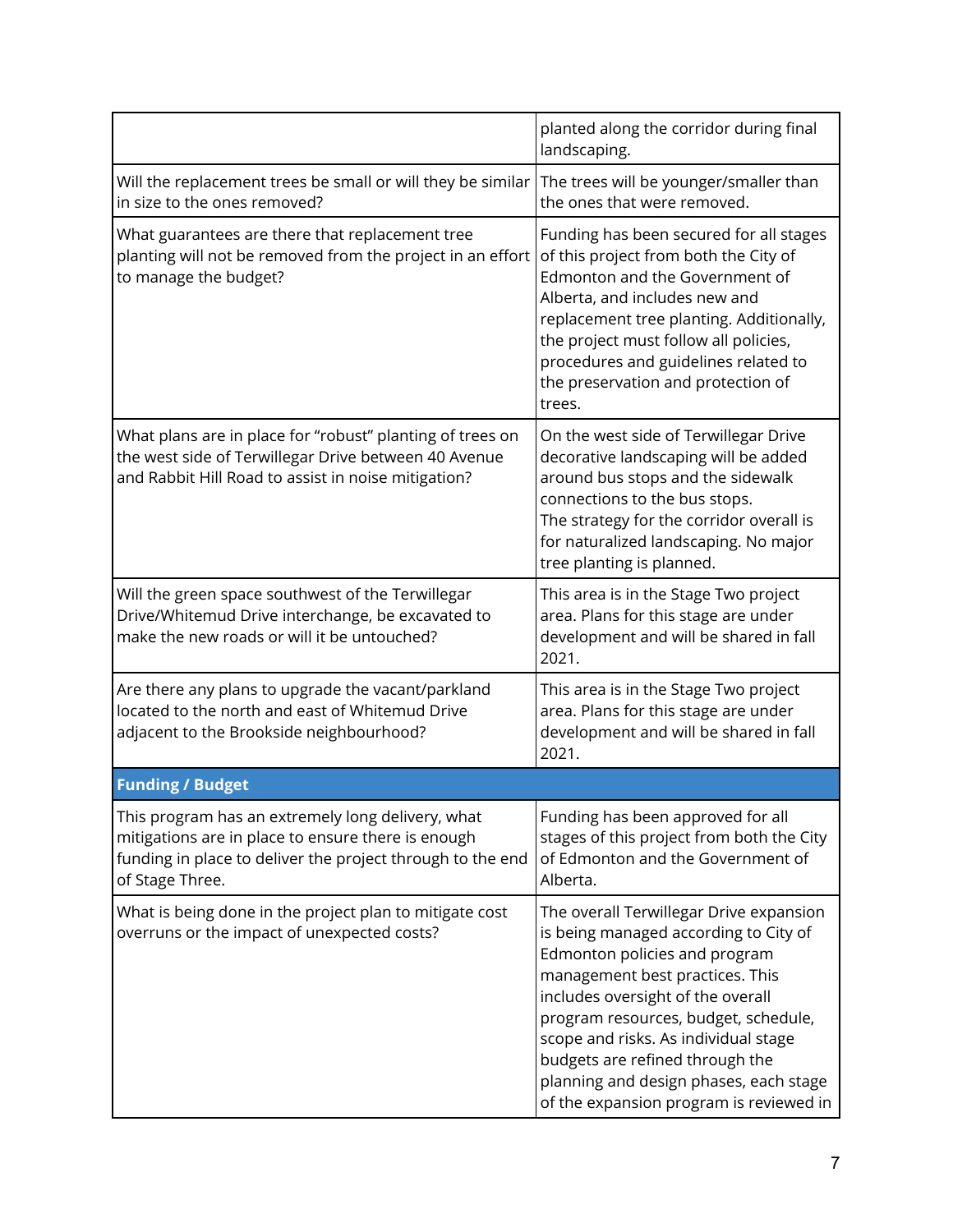|                                                                                                                                                                                                | the context of the program goals and<br>budget, with either adjustments to<br>scope made as necessary to align with<br>available budget or additional funds<br>released to other stages.                                                                                                                                                                                      |
|------------------------------------------------------------------------------------------------------------------------------------------------------------------------------------------------|-------------------------------------------------------------------------------------------------------------------------------------------------------------------------------------------------------------------------------------------------------------------------------------------------------------------------------------------------------------------------------|
|                                                                                                                                                                                                | Risk management is also done<br>throughout each phase of each stage of<br>the program to mitigate unexpected<br>difficulties.                                                                                                                                                                                                                                                 |
| <b>Shared-use Path</b>                                                                                                                                                                         |                                                                                                                                                                                                                                                                                                                                                                               |
| The west side of Terwillegar Drive has a much lower<br>residential density than the east side. Why then is the<br>shared-use path planned for the east side, up against<br>people's backyards? | The shared-use path on the east side of<br>Terwillegar Drive is more compatible<br>with the area bike network plan and<br>provides better connectivity at the north<br>end to the proposed 142 Street<br>pedestrian/cyclist bridge over Whitemud<br>Drive. The east side was also<br>determined to have fewer technical<br>challenges related to grades and tree<br>removals. |
|                                                                                                                                                                                                | East-west connectivity will be provided<br>at each road crossing Terwillegar Drive.                                                                                                                                                                                                                                                                                           |
| Is there funding for the shared-use path as part of the<br>142 Street pedestrian/cyclist bridge?                                                                                               | Funding for the shared-use path is in<br>place and construction is planned to be<br>completed as part of Stage One up to<br>the point of the connection in Bulyea<br>Heights to the pedestrian/cyclist bridge<br>over Whitemud Drive.<br>The bridge, which is part of Stage Two, is                                                                                           |
| Will the shared-use path be routed through the<br>neighbourhood before crossing Whitemud Drive or will it                                                                                      | anticipated to be constructed in 2025.<br>The shared-use path will go around the<br>Bulyea Heights neighbourhood and run                                                                                                                                                                                                                                                      |
| border the roads and stay out of the community?                                                                                                                                                | along both Terwillegar Drive and<br>Whitemud Drive before crossing<br>Whitemud Drive to the north.                                                                                                                                                                                                                                                                            |
|                                                                                                                                                                                                | A connection into Bulyea Heights is also<br>being assessed as part of the<br>pedestrian/ cyclist bridge planning<br>study.                                                                                                                                                                                                                                                    |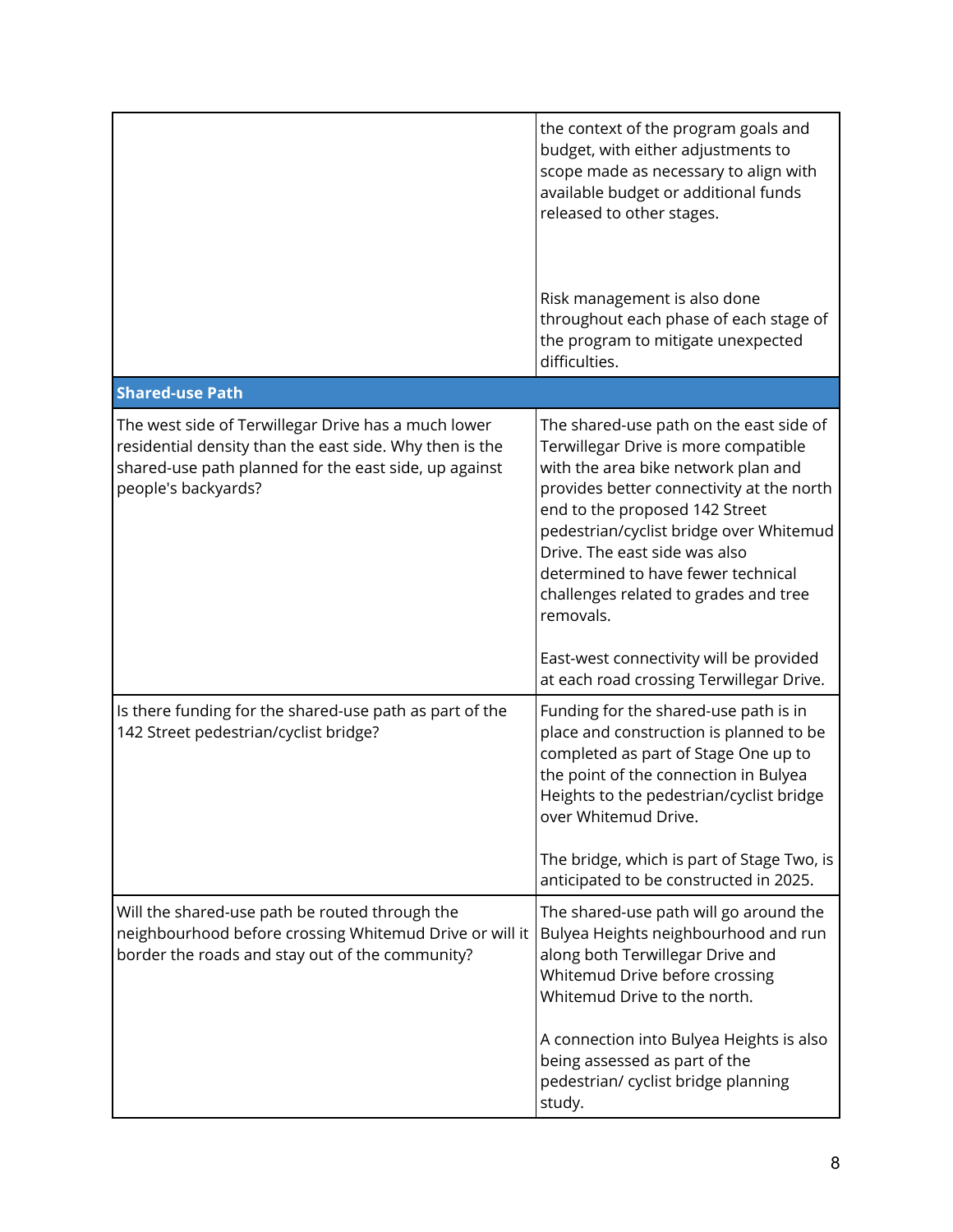| Will the retaining walls being constructed for the<br>shared-use path be butted against people's backyard<br>fences?                                                                                                                        | The retaining walls will be offset from<br>backyard fences and the area of<br>disturbance will be no closer than half a<br>metre from any fence.                                                                                                                                                                                                                                                                                                                                                                                |
|---------------------------------------------------------------------------------------------------------------------------------------------------------------------------------------------------------------------------------------------|---------------------------------------------------------------------------------------------------------------------------------------------------------------------------------------------------------------------------------------------------------------------------------------------------------------------------------------------------------------------------------------------------------------------------------------------------------------------------------------------------------------------------------|
| Can people from the shared-use path get into the half<br>metre space between private fences and the retaining<br>walls?                                                                                                                     | The half metre landscaped strip will be<br>on a level with the bottom of the fence.<br>The half meter of frontage between the<br>shared-use path and fence will be<br>landscaped with grass and could<br>potentially be accessible by users,<br>similar to other shared-paths on arterial<br>roadways in Edmonton.                                                                                                                                                                                                              |
| <b>Noise</b>                                                                                                                                                                                                                                |                                                                                                                                                                                                                                                                                                                                                                                                                                                                                                                                 |
| Over the long-term, what plans are there to monitor and<br>mitigate noise from a 50 percent increase in traffic along<br>Terwillegar Drive?                                                                                                 | A noise study was completed which<br>revealed that the current berms and<br>fences along Terwillegar Drive provide<br>sufficient noise mitigation to meet the<br>requirements of the Urban Traffic Noise<br>Policy C506A under both current and<br>future traffic conditions. Additional<br>noise attenuation measures are<br>therefore not planned as part of Stage<br>One.<br>Noise measurements will be done after<br>the roadway is in full operation to verify<br>that noise levels are below the<br>mitigation threshold. |
| Where are the results of the noise study conducted<br>along Terwillegar Drive?                                                                                                                                                              | The noise study that was conducted<br>along Terwillegar Drive based on the<br>concept plan expansion can be found at<br>edmonton.ca/TerwillegarDrive.<br>The results of the noise study were<br>shared during engagement in<br>September 2019.                                                                                                                                                                                                                                                                                  |
| Will another noise study be conducted or a noise wall be<br>erected? I am concerned as the noise study was not<br>conducted during the season when motorists race along<br>Terwillegar Drive during the evenings starting around 11<br>p.m. | Noise modelling completed during the<br>concept planning study suggests that<br>noise levels will continue to meet the<br>City of Edmonton Urban Traffic Noise<br>Policy C506A), therefore no mitigation<br>will be required.                                                                                                                                                                                                                                                                                                   |
|                                                                                                                                                                                                                                             | Noise measurements will be done after<br>the roadway is in full operation to verify                                                                                                                                                                                                                                                                                                                                                                                                                                             |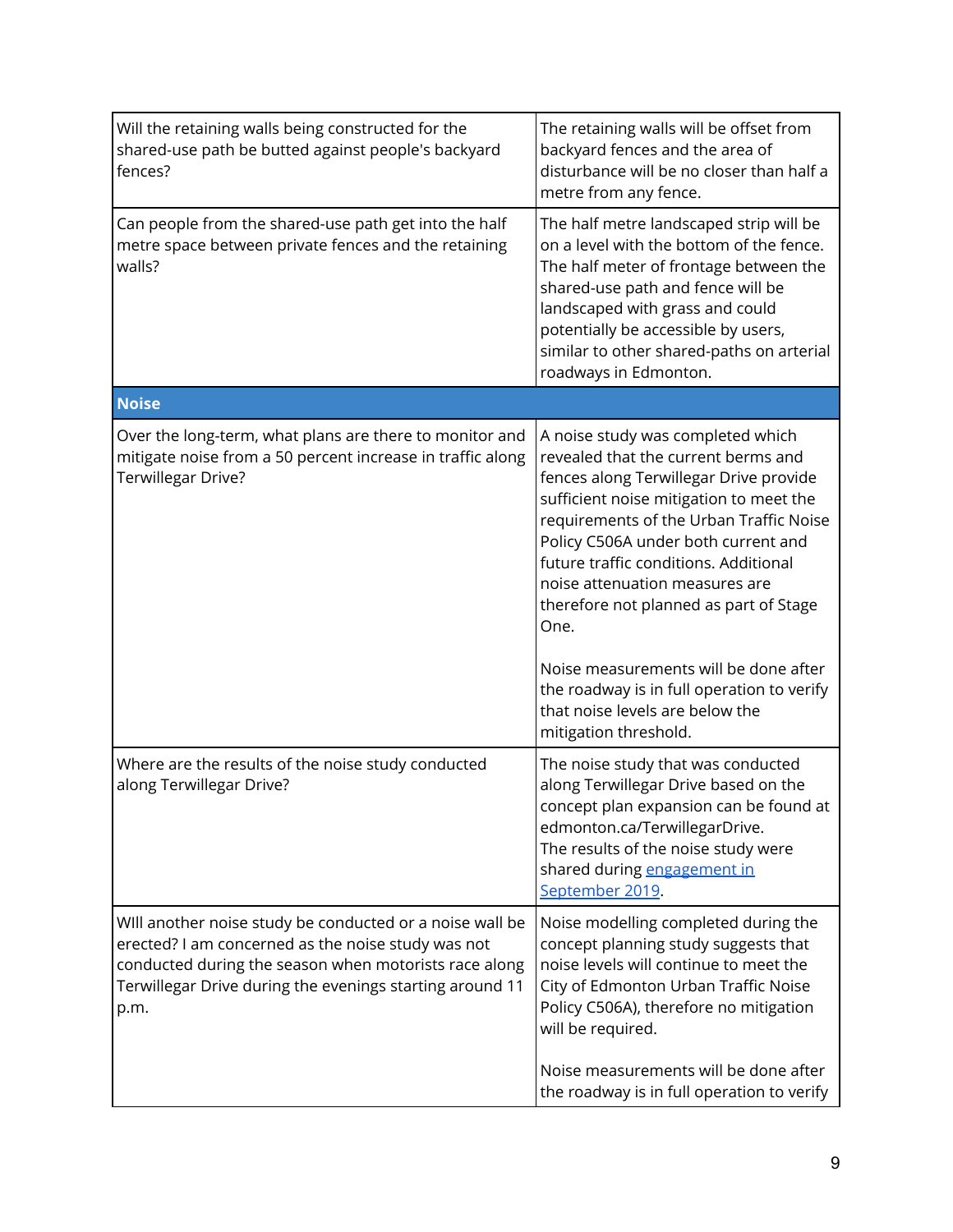|                                                                                                                                | that noise levels are below the<br>mitigation threshold.                                                                                                                                                                                                                                                                                                                                                                                                                                |
|--------------------------------------------------------------------------------------------------------------------------------|-----------------------------------------------------------------------------------------------------------------------------------------------------------------------------------------------------------------------------------------------------------------------------------------------------------------------------------------------------------------------------------------------------------------------------------------------------------------------------------------|
| What security is planned for the shared-use path and at<br>the bus stops?                                                      | While security personnel are not<br>planned along the shared-use path or at<br>the bus stops, safety was an important<br>consideration to designing both the<br>path and bus stop updates. Safety<br>features include the connections into<br>the community and pedestrian-oriented<br>lighting.                                                                                                                                                                                        |
| Will there be any help or safety phones (the ones with<br>the blue lights) installed along the shared-use path?                | There is currently not a plan to install<br>safety phones along the shared-use<br>path.                                                                                                                                                                                                                                                                                                                                                                                                 |
|                                                                                                                                | The shared-use path and the<br>connections into the neighbourhoods<br>will include pedestrian-oriented lighting.                                                                                                                                                                                                                                                                                                                                                                        |
| <b>Speed Limit &amp; Enforcement</b>                                                                                           |                                                                                                                                                                                                                                                                                                                                                                                                                                                                                         |
| What will the speed limit be after completion of Stage<br>One and once the construction is complete?                           | The speed will be 70 km/h, the same as<br>it is today.                                                                                                                                                                                                                                                                                                                                                                                                                                  |
| Will there be any enforcement especially for motorcycles<br>that currently use the roadway as a speed ramp up to 40<br>Avenue. | Concerns related to excessive vehicle<br>speed and noise from vehicles can be<br>directed to Edmonton Polices Service.                                                                                                                                                                                                                                                                                                                                                                  |
| <b>Construction</b>                                                                                                            |                                                                                                                                                                                                                                                                                                                                                                                                                                                                                         |
| As many residents are housebound due to Covid-19, will<br>any adjustments be made to the 9 p.m. end time for<br>construction?  | As the construction season in Edmonton<br>is limited by weather and the expansion<br>of Terwillegar Drive is on a tight<br>schedule, the hours of construction are<br>required to complete the project on<br>time.                                                                                                                                                                                                                                                                      |
| During construction, what will the impacts be to<br>pedestrian access?                                                         | Current pedestrian movements will all<br>be maintained, but may be detoured.<br>Where there are currently two<br>pedestrian walkways (such as at Rabbit<br>Hill Road), one will be open at any given<br>time. Where there is currently one<br>walkway (such as at 40 Avenue) that<br>walkway will be maintained until a new<br>walkway is available.<br>When an intersection (or a direction at<br>an intersection) is being closed for night<br>paving, pedestrians may be detoured or |